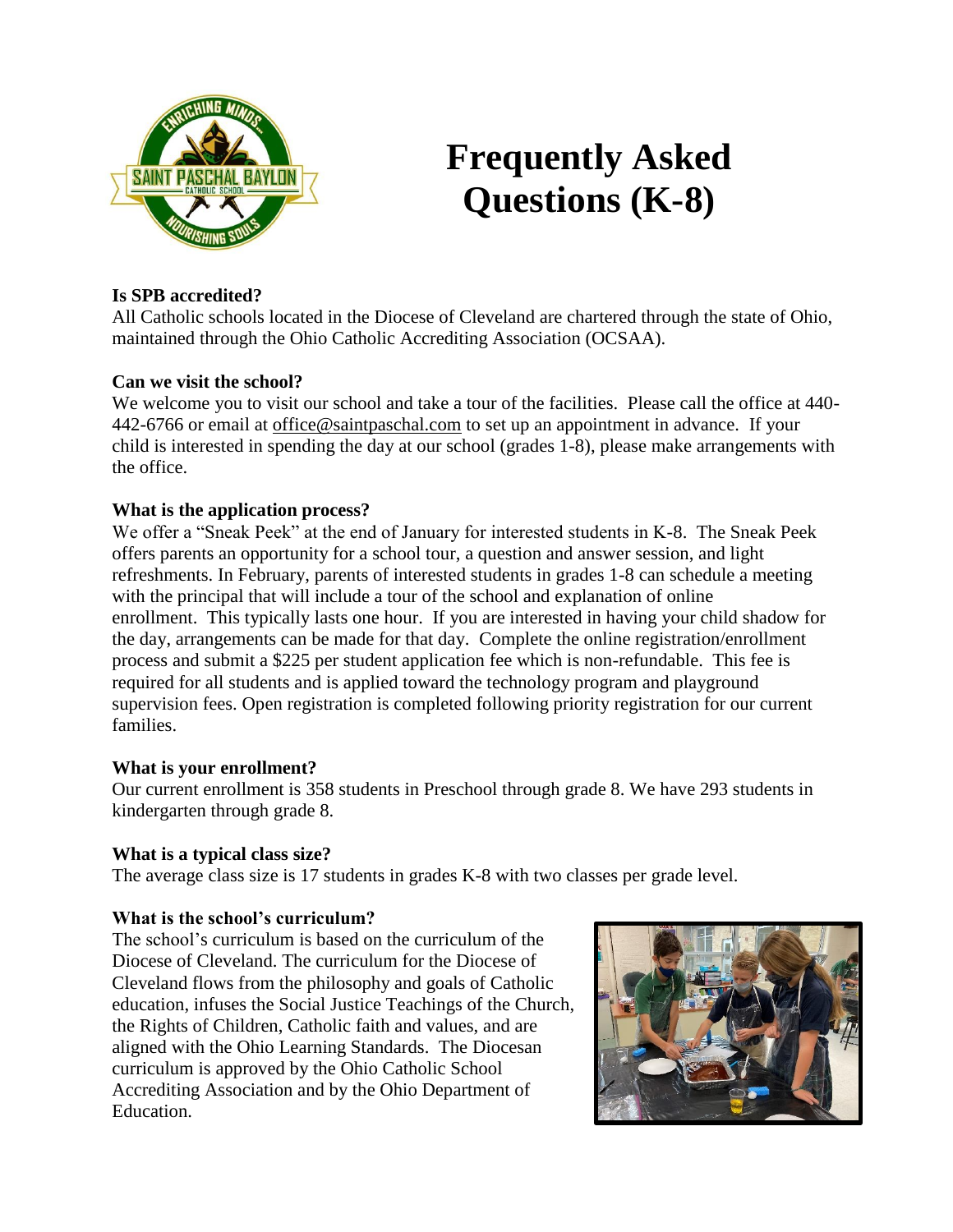## **What are the school hours?**

Our school day is 8:05 a.m. - 2:30 p.m. Students may enter their classrooms starting at 7:45 a.m.

## **What is the cost of tuition?**

Tuition for the 2022-2023 school year for parishioners is \$5,145 for kindergarten through eighth grades with a \$225 non-refundable application fee. Tuition for non-parishioners is \$6,905 with a \$225 non-refundable application fee.

## **How is tuition paid?**

There are three tuition plans available: Plan A--pay full tuition by July 1; Plan B--pay half tuition in July and half in January; Plan C--10 monthly payments, August through May, paid through FACTS Tuition Management. There is a \$45 enrollment fee if you choose to pay tuition through the FACTS program.

#### **Is financial aid available?**

Financial aid is available by applying through FACTS, a program being offered by the Diocese of Cleveland. Saint Paschal Baylon uses the G.I.F.T.S. (Giving is Fundamental to Success) program to further assist some who apply for diocesan aid.

#### **Where do we purchase school uniforms?**

Uniforms should be purchased at Schoolbelles. They can be purchased online or in person at the Richmond Heights location.



# **Do you have an Extended Day program?**

Yes, we offer an Extended Day program. Our Extended Day program hours are 2:30 - 6:00 p.m. The cost is \$6.00 per hour, per child, \$11.00 per hour for two children, or \$15.00 per hour for three children. The enrollment fee for the Extended Day program is \$45.00.

# **Is there a hot lunch program?**

We have a hot lunch program available to students each school day through Mayfield Food/Nutrition Services. Lunches are prepared on site in our kitchen. The cost of lunch is \$3.00. Milk is also available to our students at a cost of \$45.00 for the year.

# **Is bus transportation available?**

For the 2022-2023 school year, bus transportation is available for K-8 students who live in the Mayfield, South Euclid-Lyndhurst, Richmond Heights, and Willoughby-Eastlake school districts. Please contact your school district's transportation department for specific areas covered.

# **How is technology integrated at SPB?**

Technology is integrated throughout the school. Our school campus is wireless, and each classroom is equipped with a SMART Board or ActivPanel. We have a 1:1 Chromebook program for our fifth through eighth grade students with each student assigned a Chromebook to use both at home and at school. We also have four carts of Chromebooks, and eight carts of iPads available for students in kindergarten through fourth grade to use. We know that